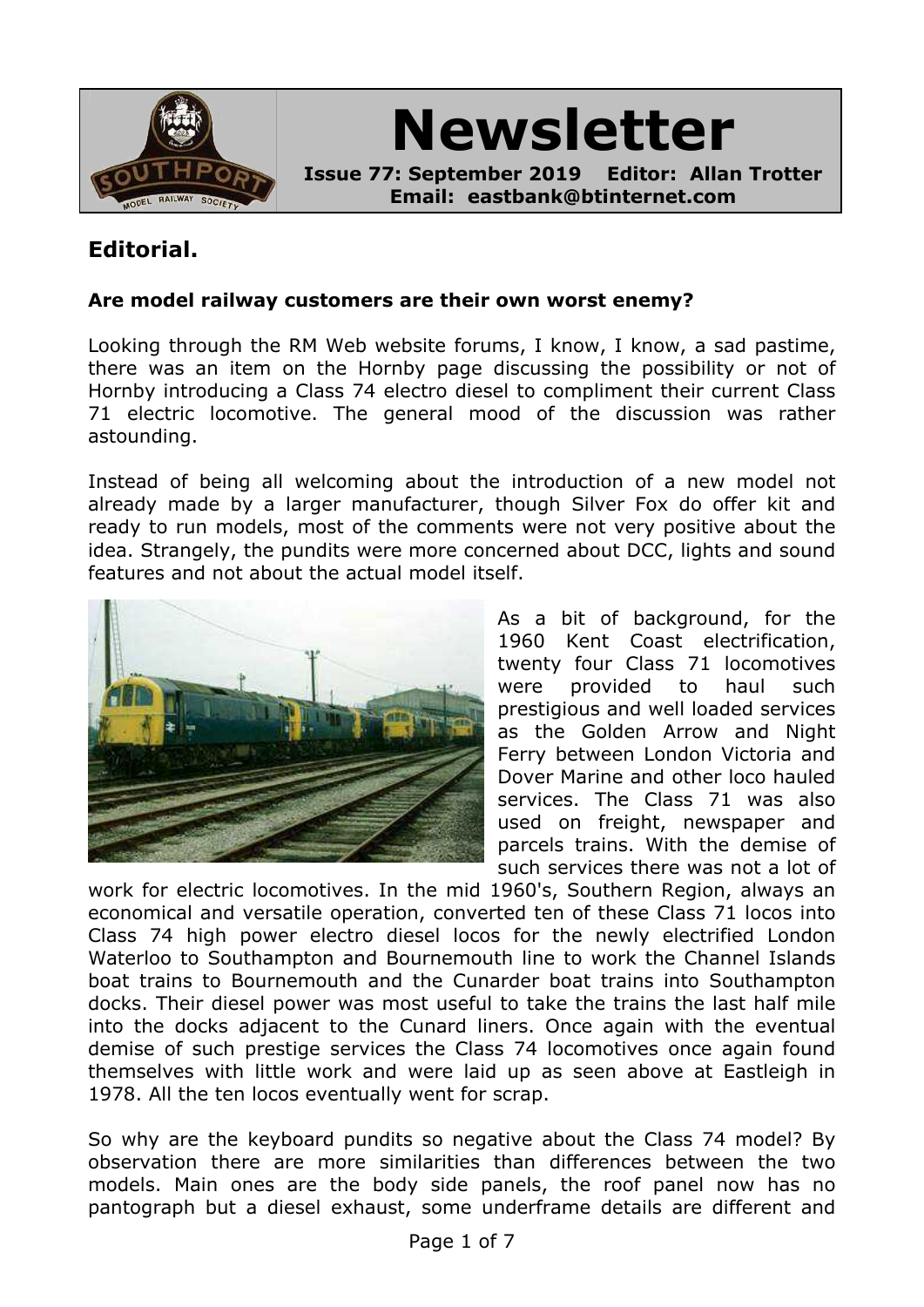now they have EPB MU jumpers on the cab fronts. Is this a simple and economic project? Not so according to the self proclaimed "experts".

One challenge mentioned is due to the current business practice of out sourcing manufacture to China, resulting in any Class 74 model not necessarily being made in the same factory as the Class 71 thus negating any economy of using the many shared components and even the packaging.

Perhaps model railway customers should be more wary of what they wish for and post on forums, they may get what they wish for or then again they may by their own actions, miss out on another new model. **Allan Trotter.**

## **Events Diary.**

- Tue 3rd Sep Committee Meeting, 19:30, Clubroom. All members welcome.
- Sat 23rd Nov Southport MRS Model Railway Exhibition. All Saints Parish Hall, Park Road, Southport, PR9 9JB. 10:00-16:30.

## **Chairman's Report.**

In your editorial you might give a plug for "Short Circuits". I am going to mention it following my look at the work being done on electrics for the OO circuit on HS3. I have spoken to people and drawn diagrams about how to wire up a passing loop particularly when live frog points are used. Needless to say, it appears that either I was not listened to or members do not understand the basics of electricity. Part of the problem is probably that Jim did not consider it necessary to provide a circuit diagram for what was considered a very simple track plan.

"It was good to see how many of our members were at the 'Big Model Show' earlier in August supporting both our own Club's layout and also Derek's.

For those who have been to clubrooms in recent weeks, you will have noticed some changes and improvements. Firstly, David and Mick have done a splendid job in decimating the weeds. It is now almost a pleasure to wonder down to the little room at the end of the garden without getting nettled or trousers wet from damp foliage. You will have also seen that it difficult to get into the old shed as we have had to nail the door shut to stop it falling off. Could this be the final nail in the coffin?

But of much more interest to you is the progress on HS3. The track work for the OO section has been completed and good progress is being made on connecting up track to the bus bars. However, a minor hiccup was found with the wiring of the loops which resulted in a complete short. The use of live frog points does require some rules to be followed in order to prevent this and wiring diagram is a help.

I would commend our members to have a look at Allan's series of papers on his website, please see the "Short Circuits" page at [www.eastbank.org.uk](file:///Users/newmac/Documents/1 Railways/2 SMRS/1 Newsletters/www.eastbank.org.uk).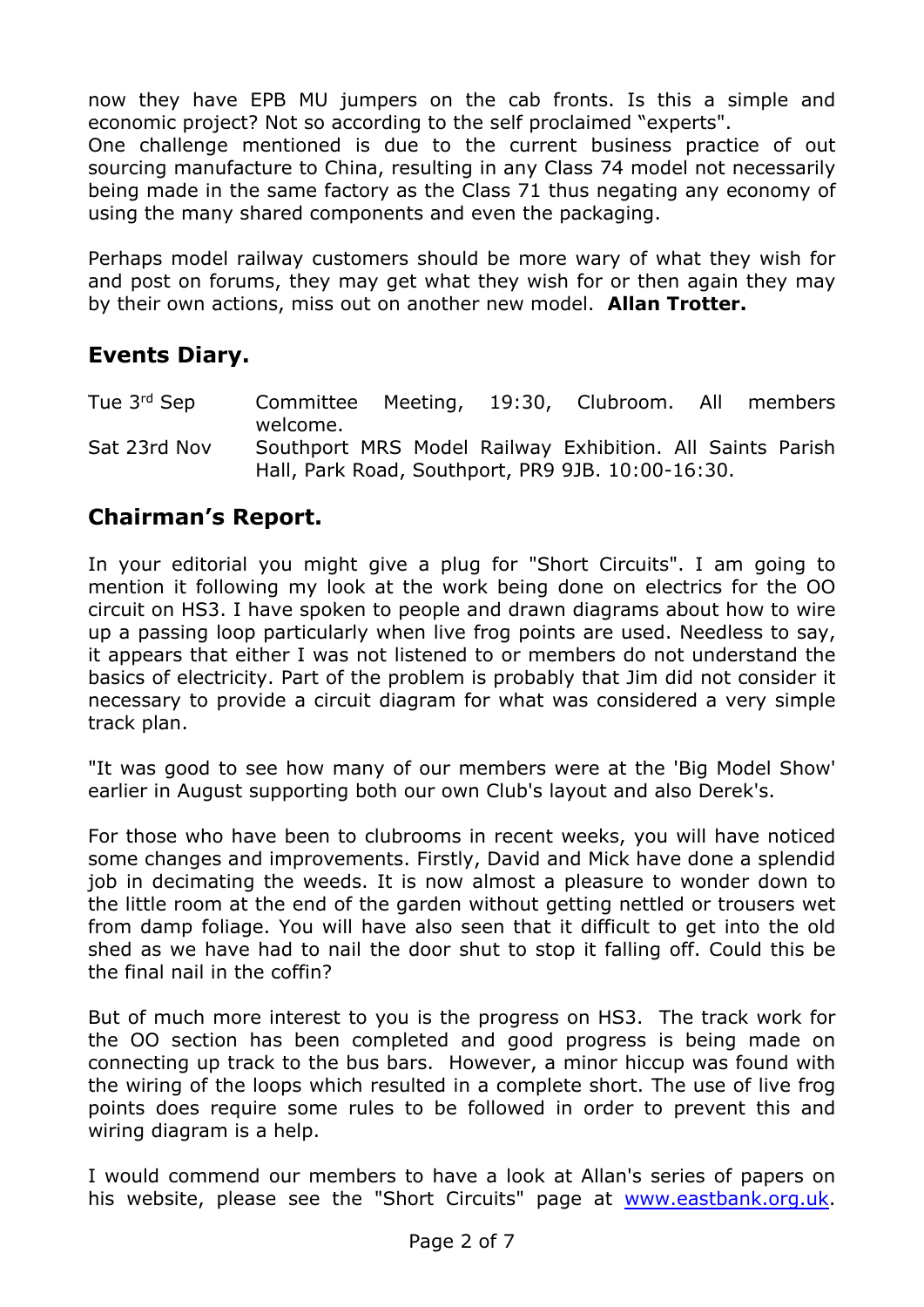Work is well under way in laying the 32mm track work on the upper circuit with perhaps only a couple of lengths of track now to put down. Also, a start has been made on the 9mm section with the cork underlay almost completed. Track planning should commence soon, ideas please.

With autumn rapidly approaching, it is time to start thinking about our programme of talks and film shows. Offers will be gratefully received by John. I would like to remind you all that our exhibition is on Saturday 23rd November when Monsal Dale will have an outing. There are posters available in the club rooms. So if you are out and about to other exhibitions or events, please take a few to distribute. **Ian Shulver**.

# **Secretary's Report.**

We continue to make rapid progress on the race-track project and by the time this appears in print the 'top shelf' line will have been laid almost right round the upstairs of our clubroom enabling 32mm gauge trains to travel right round. There are no points and the standard used is Peco 16mm track so that coarse and finescale standard and narrow gauge trains can be run in steam, battery and clockwork. At present there is no track electric provision but that can be easily arranged if required, so if you are tempted by some of the recent finescale O gauge offerings from Dapol, Heljan and others, now is your chance, domestic authorities permitting!

Now we have HS32, and HS 16.5 nearing completion and expressions of interest are invited for HS12 (ie TT and narrow gauge on 12mm, ie OOn3 and HOm). The 9mm (aka HS9) is being developed with a start made with laying cork on the bottom shelf. And there may be room for a 6.5 mm line if you are interested, just ask. I'm not asking about T Gauge, not just yet but I did admire the scale model of the Forth Bridge that appeared at Bala show alongside Walmer Bridge from our member Derek Pratt. A nice spot has been identified outside in the garden (recently tidied by David Reames) for a dog bone HS45 circuit for which we have been offered some track.

Our club was represented at the Big Model Train Show at the Southport Convention Centre on 10th October and thanks to those of you who were able to attend on that day and to support the club as well as to enjoy a fine show of mostly bigger model trains. Your committee are now preparing very actively for our late Autumn Show, which will take place on 23rd November at All Saints Church Hall. We are also in the process of sounding out funding grants for the electrical re-wiring work required on site. If anybody has access to a qualified electrician please could you contact me. **Jim Ford.** No report submitted.

## **Where's Allan?**

Last month, once again I have been underwhelmed with just one response to the August 2019 "Where's Allan" quiz. The first and only answer received was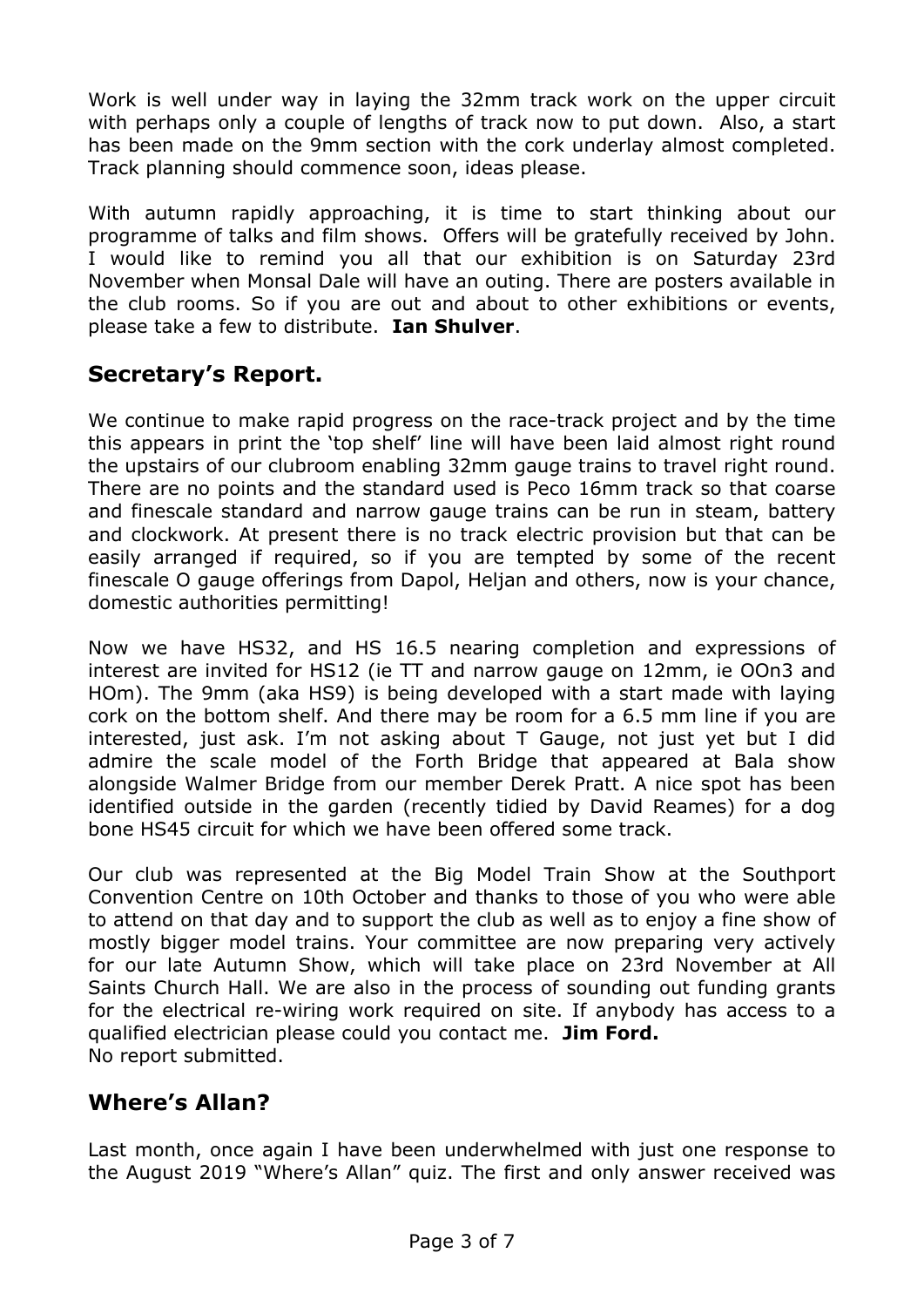from Tony Kuivala who correctly stated *"This is Fort William with Caledonian Sleeper stock awaiting its return to London"*. Well done again Tony.



The September "Where's Allan" may not be quite so simple. Having just completed a three mile walk from Derbyshire "Under the Hill", the local railway reference given for the Pennine moors above the tunnel. I am about to emerge into the daylight of the White Rose County. This prominent railway route was at one time one of the main arteries for bringing coal from the Yorkshire coalfield to the

electricity generating plants in Cheshire, Lancashire and Merseyside. The tunnel still brings energy to the Northwest but it is now in the form of electricity, not coal. Alas, since 1981, the railway line is no more. Where am I?

#### **Members Miscellanea.**

#### **The BIG Model & Hobby Show Southport Convention Centre Saturday 10th August 2019**

The BIG Model and Hobby Show was conceived to fill a gap in the Local Events calendar following the demise of Woodvale Rally. Hence the choices of an August date during Holidays although the reality was steered by availability of prestige venue and being one week later than we would have liked. Our twin emphasis centres on inclusive BIG and Hobby including Boats, Planes, Lego, Meccano, Soft Toys and our failure with Dolls Houses together with showcasing Local Organisations to outreach to a wider potentially family focussed audience. The choices of Gauge 1 Model Railway Association as lead organisation and Convention Centre as venue (both by Peter Wood) were inspirational. We are a Show rather not an Exhibition.

Not everything went according to Plan but does it ever? From patronage perspective the refreshments were inadequate whilst the air conditioning was very effective. 1250 square metre gives vast scope for the BIG. Some of the boats present just about fitted to ceiling. Dobson Bridge in Gauge 1 (from Lancaster) was our cornerstone exhibit supported by West Lancashire O Gauge Group, Southport Model Engineer's massive (and very heavy) live Models, North West G Scale, Derek Pratt's local Walmer Bridge Garden Railway and Southport Model Railway Society's Clairmont Layout. The enthusiastic support from these groups was tremendous contribution to creating the vibrant atmosphere.

The Convention Centre's staff was superb. At least two were on hand continuously throughout. Nothing was too much trouble. Parking for Exhibitors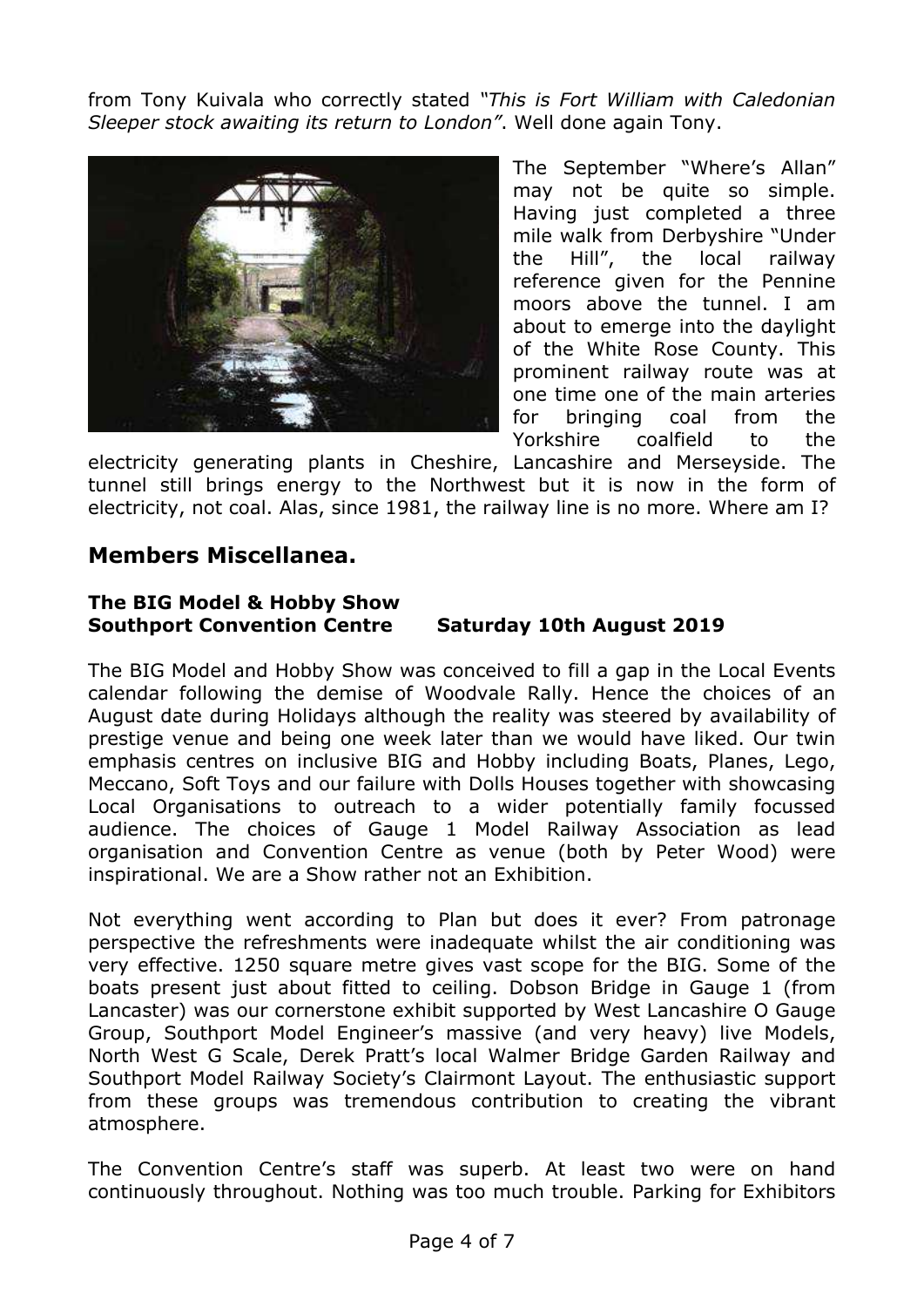and Traders which we thought might be tricky turned out to be excellent. It did help that the adjacent Underground Car Park we were allowed to use was part of the Complex. Then when the barriers failed with only 50% occupancy they resolved issue by isolating barriers for rest of day. It was then all free to everyone.

Thanks in large part to the support of our Traders and Exhibitors the 2019 Show exceeded our expectations. We are well on with 2020 planning – the date will be Saturday 08th August. And a full range of hot and cold refreshments will be available all day commencing with bacon butties from 08:00. **Tony Kuivala.**

#### **THRELKELD JULY 2019**

Over final weekend of July each year Threlkeld Quarry & Mining Museum hold their Annual Gala.

This was my seventh annual pilgrimage into truly stepping back into past.

Apart from Quarry and Railway this is the home of Vintage Excavator Trust which dramatically adds to the overall ambience of stepping back to early 1960's.



Being part of the operational staff adds elements that public are not aware of. The visiting locos arrive early in week. On Thursday they get light up, road tested to check clearances then used for an evening Photo Charter. In amongst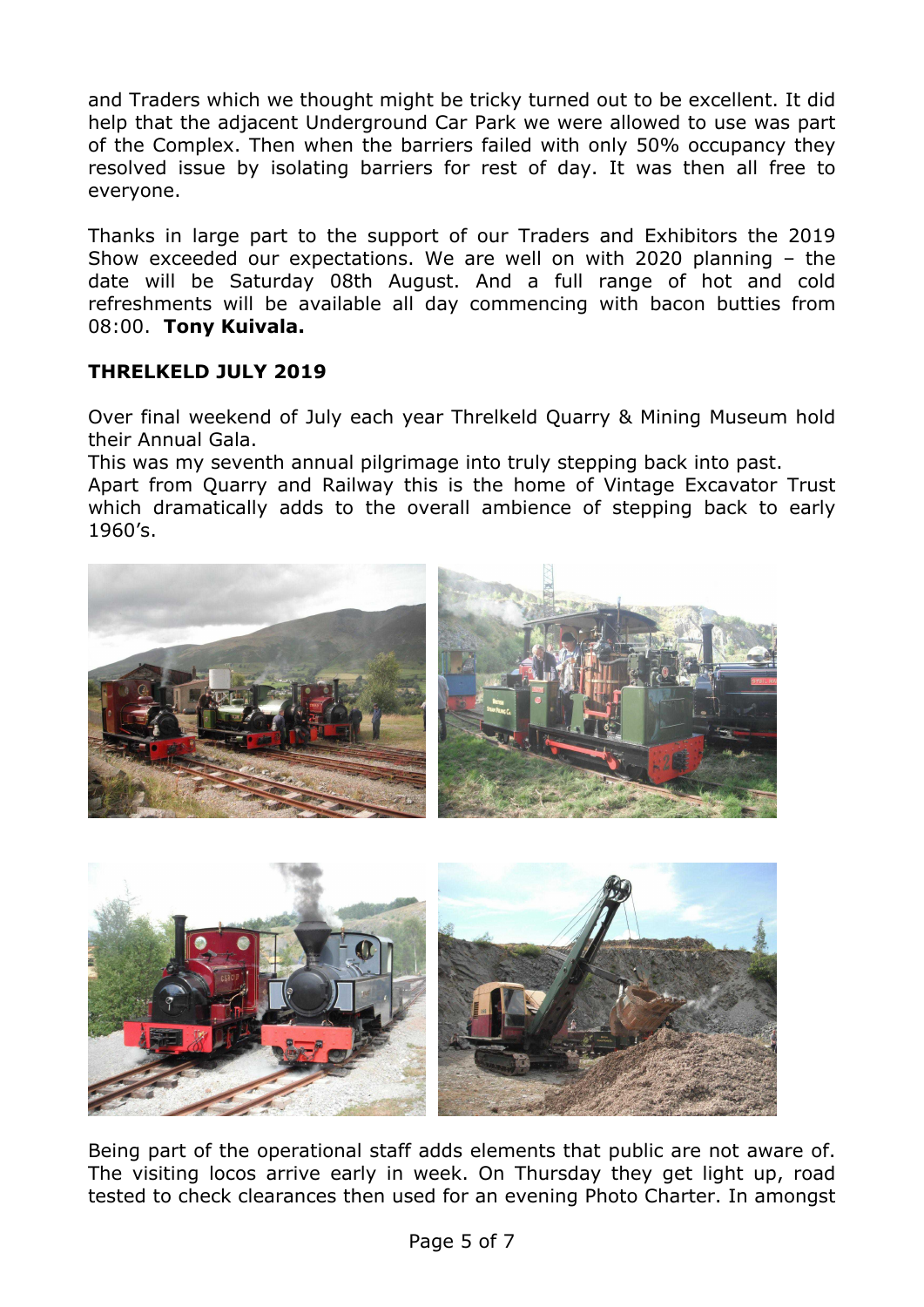the normal Friday passenger operations there is a continuous but separate Photo Charter happening.

On Saturday and Sunday passenger services ran every half hour or so. Virtually every train left passengers behind on platform for next train. Saturday was busiest day ever. Until the Sunday that was. As the coaching stock is air braked the resident loco SIRTOM either usually either headed or top and tailed.



This created a constantly changing combination of motive power.

All four visiting locos took their turns. At most times there were a minimum of one visiting loco shunting waggons (the local preferred spelling) around in the Top Quarry

LIASSIC, JACK LANE and Roger are from Statfold Barn. Kidsbrooke is a smaller sister to SIRTOM based at Yaxley on Mid Norfolk Railway. This was the first occasion it has visited another Railway. There will be a final opportunity to sample her at Statfold Barn's Road Rail and Real Ale Festival on 06<sup>th</sup> to 08<sup>th</sup> September as Boiler Certificate expires shortly thereafter.

Threlkeld Quarry & Mining Museum reopened to public on 23rd May 2010.



To celebrate 10 years of progress the new Extension will be opened in May 2020 followed by an extra special Gala weekend at end of July. **Tony Kuivala.**